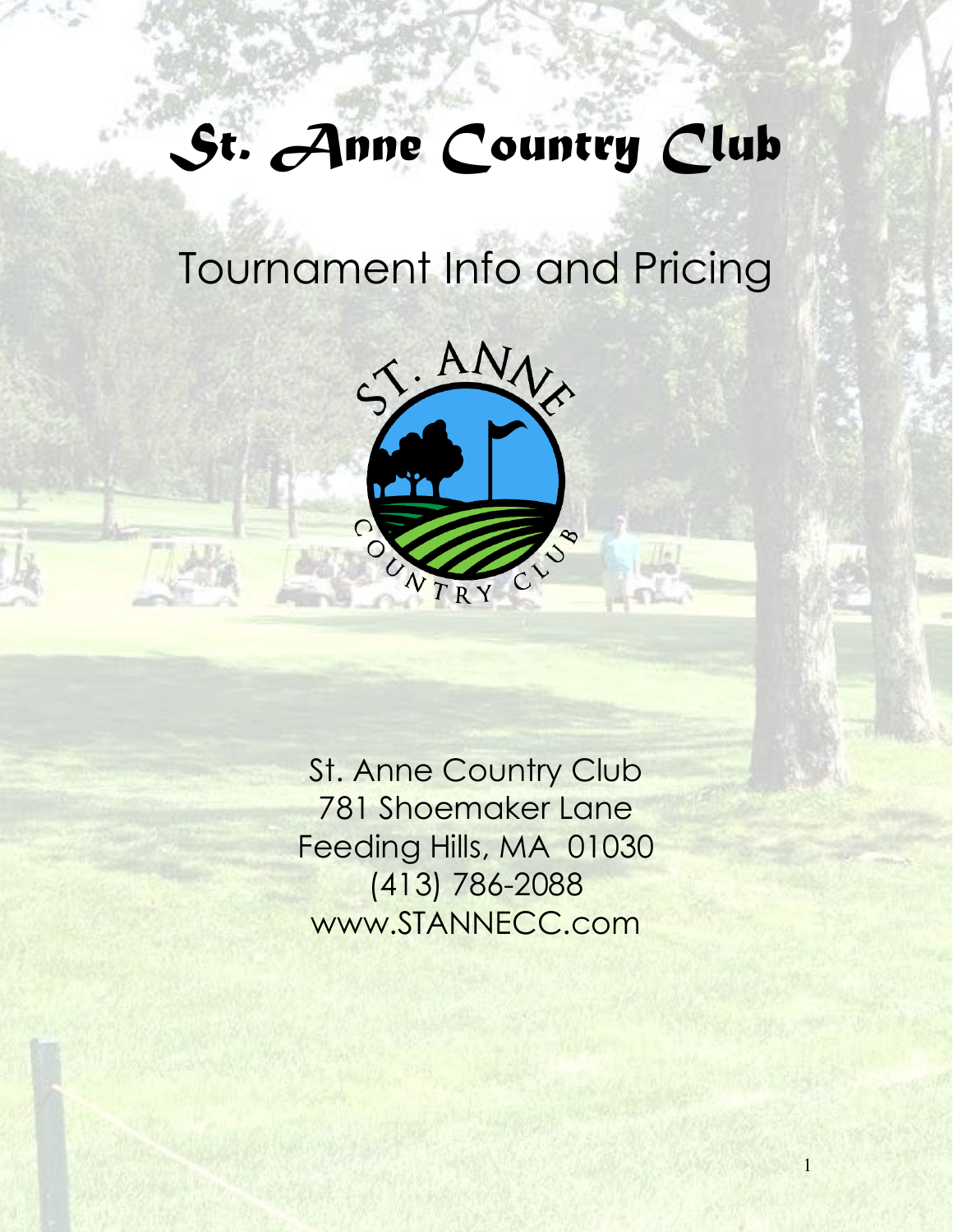## **Pricing**

Golf outings may be scheduled any day of the week. Tournament fees are based on the day, time, and number of players in your outing. Please contact the staff at St. Anne Country Club for a quote on current rates and available times. St. Anne Country Club standard golf outing will include the following services:

#### **Greens Fees and Shared Riding Cart**

#### **Consecutive Starting Times/See below for Shot Gun Start**

**Golf Cart Signs with Hole Assignment**

**Course Markers for Skills Contest (Long Drive, Closest to Pin, Etc.)**

**Rules Assistance**

**Printed Scorecards**

**Registration Setup** 

# **SHOT GUN TOURNAMENTS**

**Definition:** A way to start a tournament in which all groups of players tee off simultaneously from different holes. If there are 36 groups of foursomes in a tournament, then each hole on the course will serve as the starting hole for a different group. Group 1 would start from No. 1(A), Group 2 from No. 1 (B), Group 3 from No. 2 (A) and so on, and each group would begin play at the same time

**The minimum number of players required for a shot gun start is 72**. Two foursomes will be assigned a hole on the Front 9 holes. One hole will be assigned for every additional 8 players added to the tournament.

**Weekday Shot Gun** tournaments may be held **10:00 am or earlier**. **Weekend shot gun** tournaments will be held **at 12:30 pm.**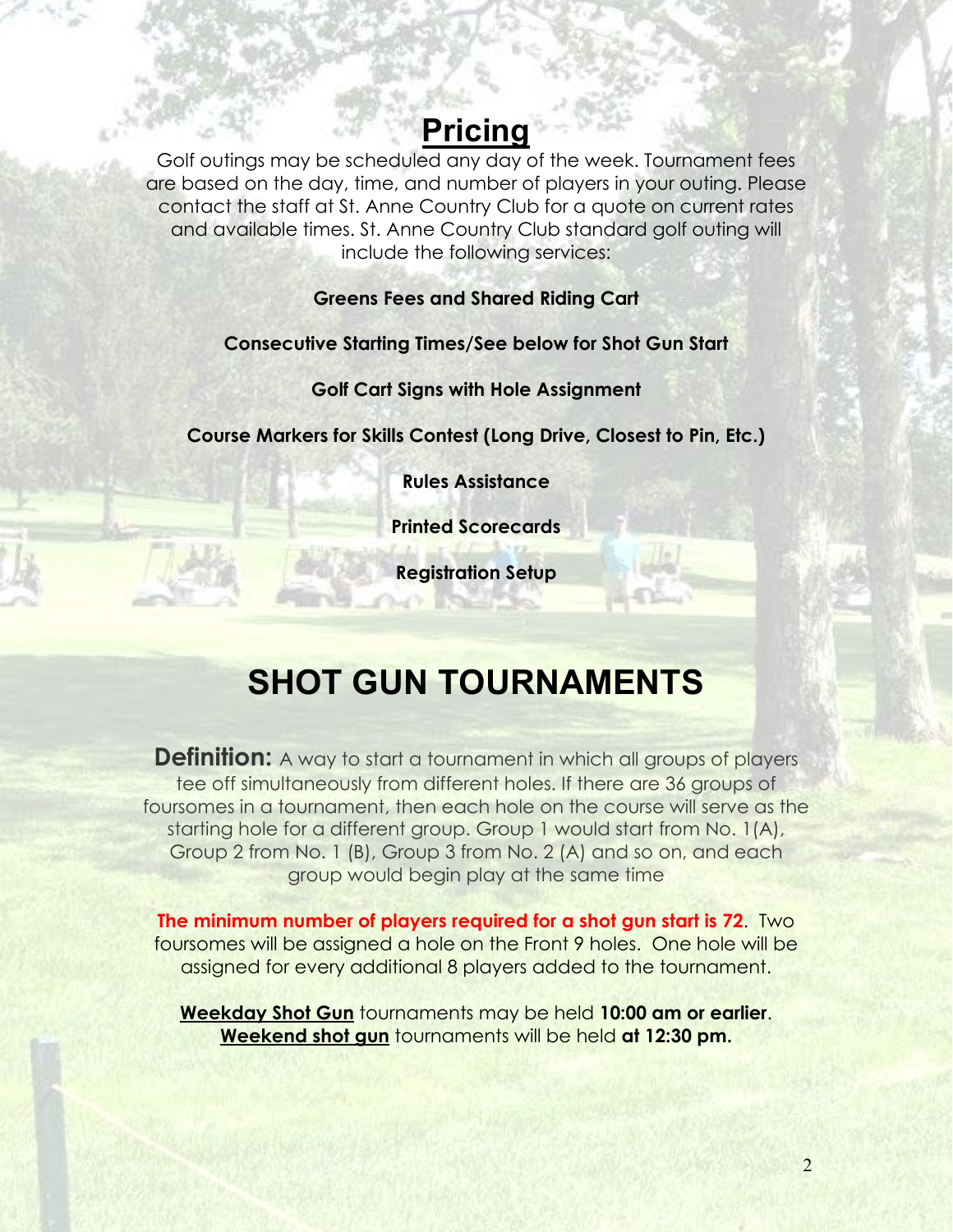# Golf Outing Packages

| <b>Golf and Cart Only</b>                                                                                                                                       | <b>Weekdays</b><br>\$38.00 | <b>Weekend/Holidays</b><br>\$49.00 |
|-----------------------------------------------------------------------------------------------------------------------------------------------------------------|----------------------------|------------------------------------|
| <b>Tournament Package #1</b>                                                                                                                                    |                            | The Buffet Package                 |
|                                                                                                                                                                 | <b>Weekdays</b>            | <b>Weekend/Holidays</b>            |
| Golf, Cart, and The Buffet                                                                                                                                      | \$58.00                    | \$70.00                            |
| <b>Buffet Includes:</b><br>Salad, rolls, vegetable, potato, pasta, three entrée choices, coffee, and<br>dessert.<br>Please see last page for buffet selections. |                            |                                    |
|                                                                                                                                                                 |                            |                                    |
| <b>Tournament Package #2</b>                                                                                                                                    |                            | Served Dinner Package              |

| <b>Entrees</b>                | <b>Weekdays</b> | <b>Weekend/Holidays</b>                                                      |
|-------------------------------|-----------------|------------------------------------------------------------------------------|
| <b>Slow Roasted Prime Rib</b> | \$63.00         | \$74.00                                                                      |
| <b>Breast of Chicken</b>      | \$57.00         | \$70.00                                                                      |
|                               |                 | Served dinners include rolls, butter, salad, fruit cup, dessert, and coffee. |

The Tournament Package prices include: greens fees, cart rental, dinner, tax, locker room facilities.

### Add Lunch for only \$8.00 per guest (choice of one)

1. **Option #1**: Hot Dog/Hamburg and chips served with a soft drink or draft beer.

2. **Option #2**: Boxed Lunch upon check in. Includes choice of Ham or Turkey Sandwich with chips and a soft drink.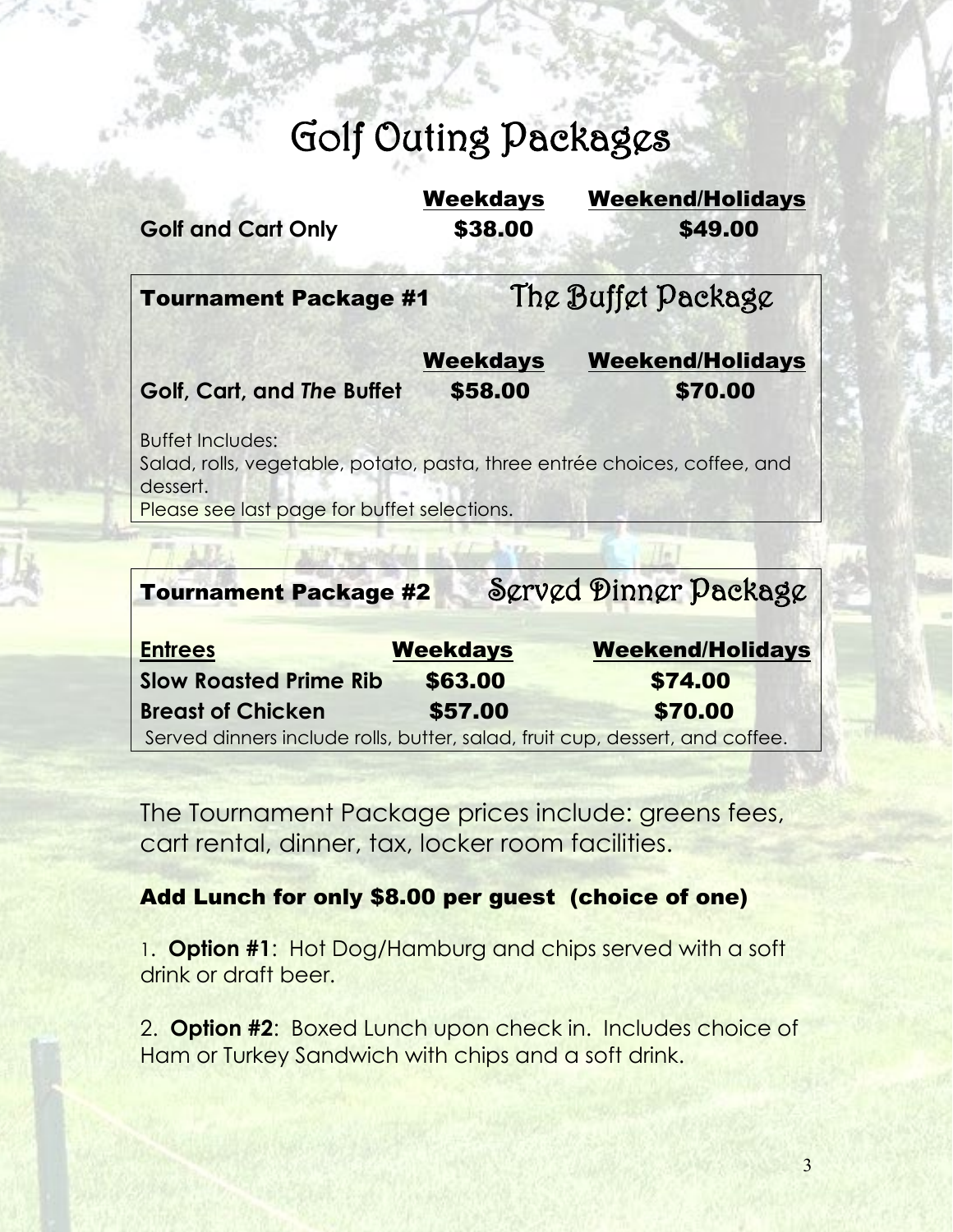# St. Anne Country Club<br>Tournament Reservation Agreement

 $20%$ 

| <b>Name of Tournament/Group:</b>                                                                                                                                                                                               |                  | <u> Provinci (</u> |
|--------------------------------------------------------------------------------------------------------------------------------------------------------------------------------------------------------------------------------|------------------|--------------------|
| Date: <b>Date: Date: Date: Date: Date: Date: Date: Date: Date: Date: Date: Date: Date: Date: Date: Date: Date: Date: Date: Date: Date: Date: Date: Date: Date: Date: Date:</b>                                                 |                  |                    |
| <b>Tournament Chairperson:</b> New York 1989                                                                                                                                                                                   |                  |                    |
| Address: Management of the Contractor of the Contractor of the Contractor of the Contractor of the Contractor of the Contractor of the Contractor of the Contractor of the Contractor of the Contractor of the Contractor of t |                  |                    |
|                                                                                                                                                                                                                                |                  |                    |
| Phone:<br><b>March March 1985</b>                                                                                                                                                                                              |                  |                    |
| Email:                                                                                                                                                                                                                         |                  |                    |
| <b>Starting Time</b>                                                                                                                                                                                                           | <b>Tee Times</b> | <b>Shotgun</b>     |
| <b>Number of Players:</b>                                                                                                                                                                                                      |                  |                    |
|                                                                                                                                                                                                                                |                  |                    |
| <b>Food Selections:</b>                                                                                                                                                                                                        |                  |                    |
|                                                                                                                                                                                                                                |                  |                    |
|                                                                                                                                                                                                                                |                  |                    |
|                                                                                                                                                                                                                                |                  |                    |
| <b>Additional Info</b>                                                                                                                                                                                                         |                  |                    |
|                                                                                                                                                                                                                                |                  |                    |
|                                                                                                                                                                                                                                |                  |                    |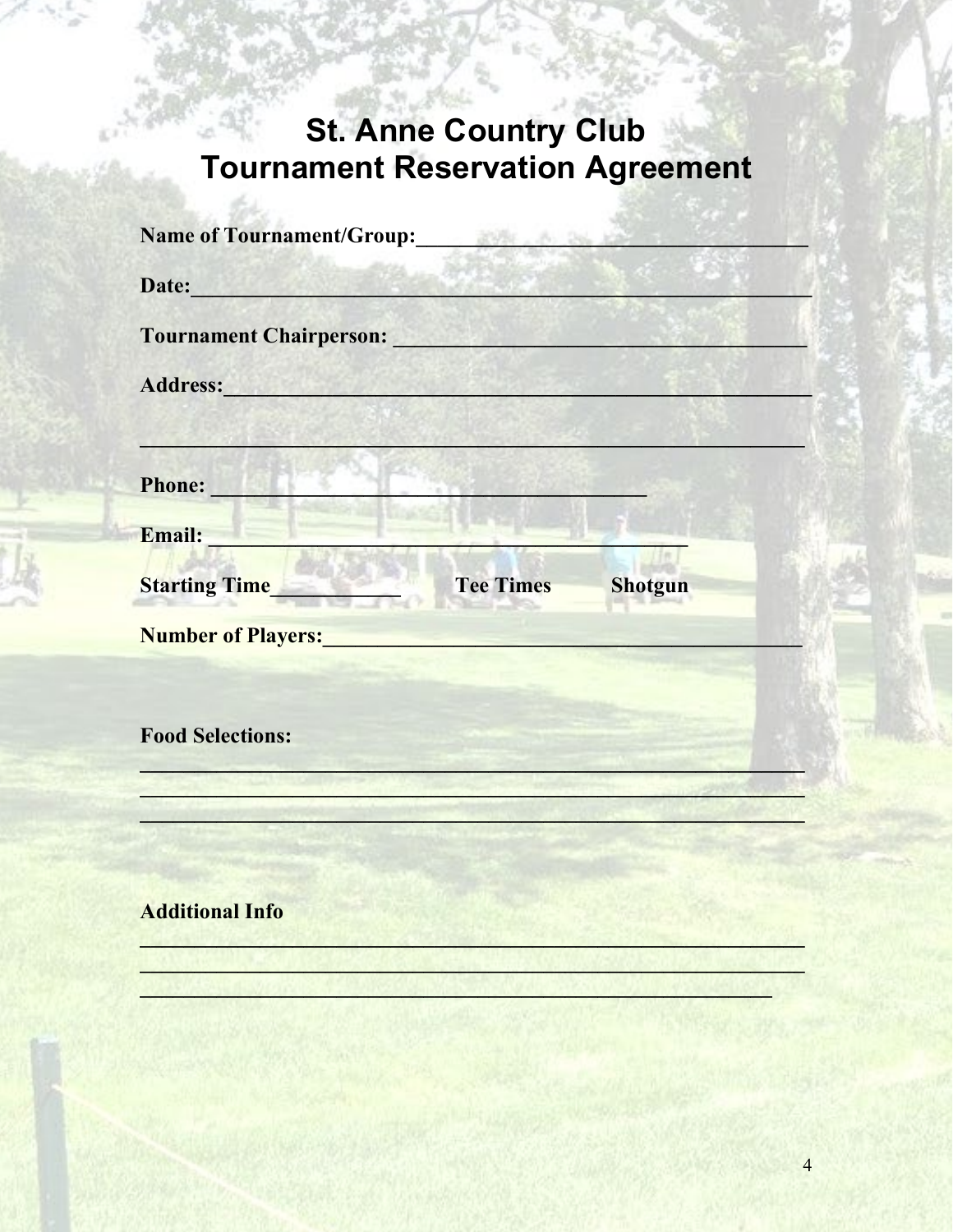# **TERMS AND CONDITIONS**

#### • **DEPOSIT**

A **\$500.00** deposit is due at the execution of this contract.

#### • **CANCELLATION**

 In the event that this contract is canceled, the Course shall retain all deposits. Frost, fog, or inclement weather may cause a delay of tee times. St. Anne C C reserves the right to make all decisions regarding cancellations or rescheduling of the event due to unplayable weather conditions. Decisions based on the golf course and "rain dates" will be arranged only if St. Anne CC officials determine that the golf course is deemed unplayable. Whenever the golf course is determined playable, all outing fees will be assessed based on the guaranteed number of outing participants. In the event that the course officials determine that a "rain date" has occurred **during** the event, the General Manager or Golf Professional will make an equitable adjustment.

#### • **EVENT PAYMENT**

 Payment is to be in the form of credit card, cash, or check made payable to St. Anne CC. **Full payment of all tournaments is due and must be paid for before tee off of the event.**

 The course must receive a guarantee as to the exact number of participants no less than  **five (5) days prior to the event.** If no notification is given, the number of players listed on this contract becomes the guarantee. In the case the number of actual participants is less than the guarantee number of golfers, the group will be required to pay the guarantee number of players. St. Anne CC reserves the right to accommodate a maximum of 10% over the guaranteed number of outing participants.

#### • **GOLF COURSE USAGE**

.

 Special events do not eliminate outside play. One Hundred forty-four players constitute a full field and the club reserves the right to fill available space.

#### • **FOOD & BEVERAGE**

 Sponsoring organizations or individuals may not bring food or beverages to be either consumed, distributed, sold, or auctioned on the premises unless otherwise noted. If an exception is made, there will be an additional charge for these items.

#### • **EVENT SPONSOR'S LIABILITY**

 The tournament group and event coordinator are responsible for all participants and guests, including their conduct, attire, use and care of the golf course and all other facilities and equipment, including golf carts, as set forth in the Golf Course Rules and Regulations. Further, the tournament group and chairperson agrees to be held liable for any damage to persons, the golf course, equipment, carts, or facilities caused by the tournament, its participants or any third parties, and that any damage to the above will result in the tournament group and chairperson being billed for said damages.

**Signed by and Agreed to:**

**BY: \_\_\_\_\_\_\_\_\_\_\_\_\_\_\_\_\_\_\_\_\_\_\_\_\_\_\_\_\_\_\_\_ DATE: \_\_\_\_\_\_\_\_\_\_\_\_\_\_\_\_\_\_\_\_\_\_\_\_\_\_**

**Tournament Chairperson**

**BY: \_\_\_\_\_\_\_\_\_\_\_\_\_\_\_\_\_\_\_\_\_\_\_\_\_\_\_\_\_\_\_\_ DATE: \_\_\_\_\_\_\_\_\_\_\_\_\_\_\_\_\_\_\_\_\_\_\_\_\_\_**

Golf Course Representative